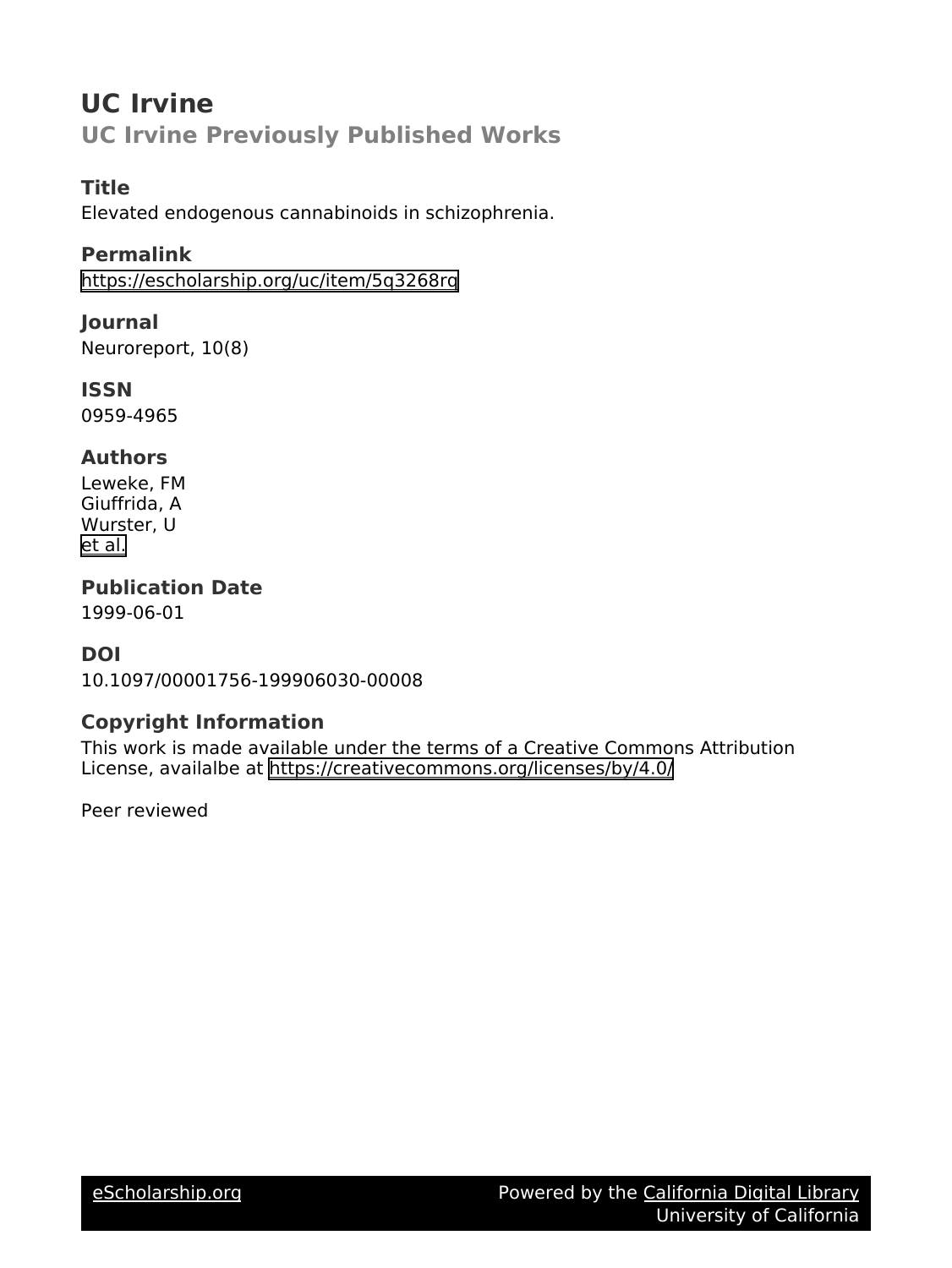NeuroReport 10, 1665-1669 (1999)

EVIDENCE suggests that cannabinoid receptors, the pharmacologcial target of cannabis-derived drugs, and their accompanying system of endogenous activators may be dysfunctional in schizophrenia. To test this hypothesis, we examined whether endogenous cannabinoid concentrations in cerebrospinal fluid of schizophrenic patients are altered compared to nonschizophrenic controls. Endogenous cannabinoids were purified from cerebrospinal fluid of 10 patients with schizophrenia and 11 non-schizophrenic controls by high-performance liquid chromatography, and quanti- ®ed by isotope dilution gas-chromatography/massspectrometry. Cerebrospinal concentrations of two endogenous cannabinoids (anandamide and palmitylethanolamide) were significantly higher in schizophrenic patients than non-schizophrenic controls ( $p < 0.05$ ). By contrast, levels of 2-arachidonylglycerol, another endogenous cannabinoid lipid, were below detection in both groups. The findings did not seem attributable to gender, age or medication. Elevated anandamide and palmitylethanolamide levels in cerebrospinal fluid of schizophrenic patients may reflect an imbalance in endogenous cannabinoid signaling, which may contribute to the pathogenesis of schizophrenia. NeuroReport 10:1665–1669  $\odot$  1999 Lippincott Williams & Wilkins.

Key words: Anandamide; palmitylethanolamide; 2-arachidonylglycerol; cannabinoid receptors; cerebrospinal fluid; gas chromatography/mass spectrometry

### Introduction

Progress in the treatment of schizophrenia has been hindered by an inadequate understanding of the pathogenesis of this disease and of the mechanisms by which drugs that block  $D_2$ -family dopamine receptors mitigate its symptoms. Although dopamine neurotransmission is thought to be abnormal in schizophrenia, D<sub>2</sub>-blocking drugs are only partially effective in preventing its diverse manifestations [\[1\]](#page-5-0). Thus alterations in other brain signaling pathways have been postulated, and hypotheses on the causation of schizophrenia extended to include interactions among multiple neurotransmitter systems in addition to dopamine (for review see [\[2\]](#page-5-0)). However, despite the urgent need for improved antipsychotic therapies, the nature of these transmitter interactions is still largely unknown. Several lines of evidence suggest that schizophrenia may be associated with anomalies in the function of cannabinoid receptors and their attendant system of endogenous activators. Cannabinoid receptors are the pharmacological target of marijuana and hashish, cannabis-derived drugs that contain  $\Delta^9$ -tetrahydrocannabinol ( $\Delta^9$ -THC) (for review see [\[3\]](#page-5-0)). Preva-

## Elevated endogenous cannabinoids in schizophrenia

#### F. M. Leweke $*,^{1,4}$  A. Giuffrida $*,^2$ U. Wurster, $3$  H. M. Emrich<sup>1</sup> and D. Piomelli<sup>2,CA</sup>

<sup>1</sup>Department of Clinical Psychiatry and Psychotherapy and <sup>3</sup>Department of Neurology, Medizinische Hochschule Hannover, D-30623 Hannover, Germany; <sup>2</sup>Department of Pharmacology, 360 Med Surge II, University of California, Irvine, CA 92697-4625, USA 4Present address:Department of Psychiatry, Heinrich Heine University, D-40629 Düsseldorf, **Germany** 

CACorresponding Author These authors contributed equally to this study

lence of cannabis consumption is significantly higher among schizophrenics than normal individuals [\[4\]](#page-5-0), and prolonged abuse of large quantities of cannabis may trigger relapse of psychotic symptoms in schizophrenic patients [\[5,6\].](#page-5-0) These phenomena, though unexplained at the molecular level, are consistent with the neuroanatomical distribution of cannabinoid receptors. Indeed some of the highest densities of these receptors are found in regions of the human brain that have been implicated in schizophrenia, including prefrontal cortex, basal ganglia, hippocampus and anterior cingulate cortex [\[7\]](#page-5-0). Similarities between certain cognitive impairments occurring in psychoses and the pharmacological effects of  $\Delta^9$ -THC have also been documented [\[8,9\]](#page-5-0).

Additional support for a role of cannabinoid signaling in schizophrenia comes from the existence of functional interactions between dopamine and anandamide (arachidonylethanolamide), an endogenous cannabinoid compound [\[10,11\]](#page-5-0). Microdialysis experiments have shown that anandamide release in rat dorsal striatum is dramatically stimulated by activation of  $D_2$ -family, but not  $D_1$ -family dopa-mine receptors [\[12\].](#page-5-0) The physiological significance of this effect is still unresolved, but behavioral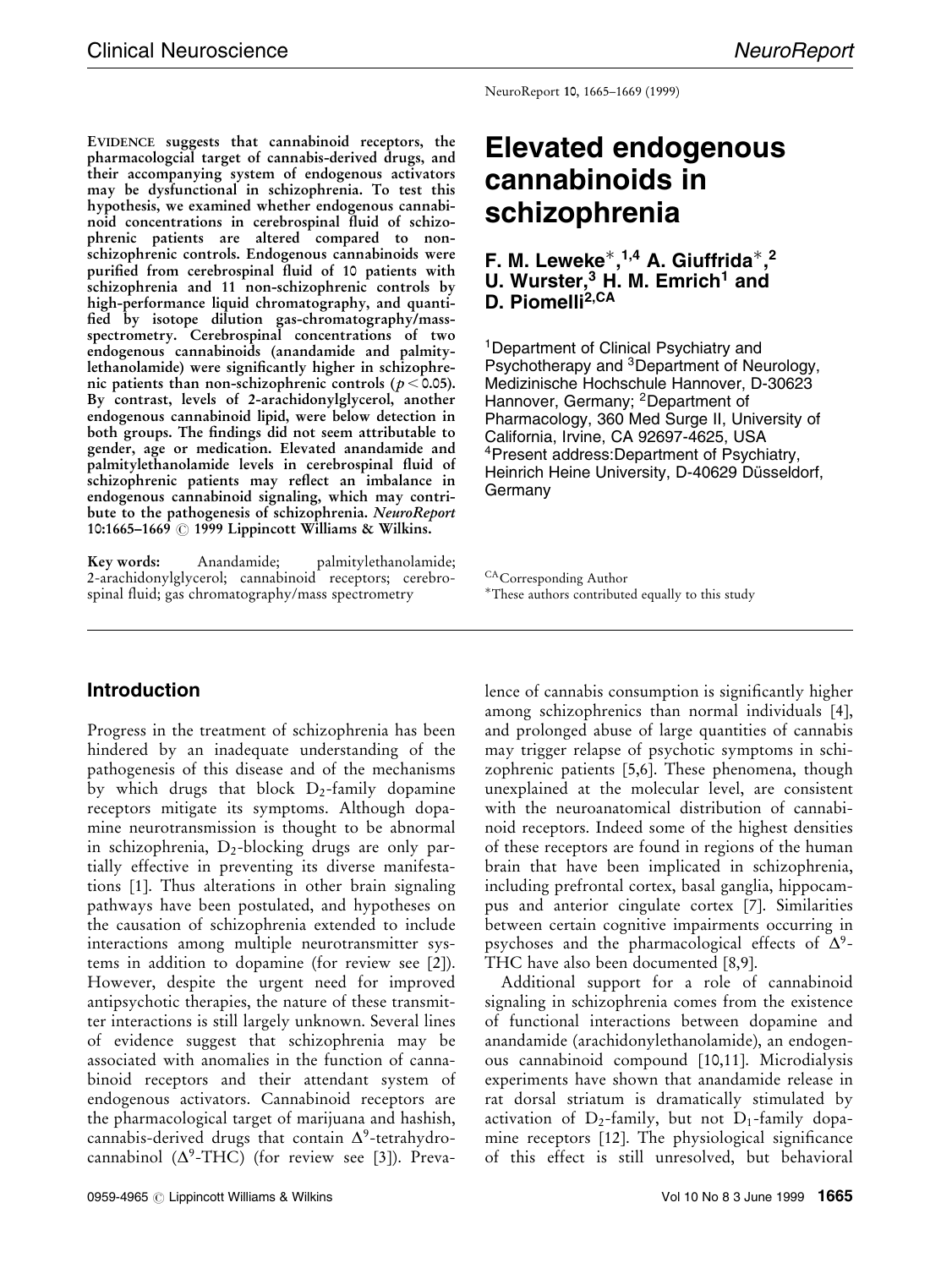<span id="page-2-0"></span>experiments indicate that anandamide may act as a local modulatory signal to offset dopamine-induced psychomotor activation [\[12\].](#page-5-0) Along with anandamide, brain neurons produce two additional lipids that have been involved in cannabinoid signaling: 2 arachidonylglycerol  $(2-AG)$  [13–15] and palmitylethanolamide (PEA) [\[16\]](#page-5-0). Neither compound appears to be released by  $D_2$ -family receptor activation in vivo, however, pointing to a specific role for anandamide in this response [\[12\]](#page-5-0).

To reveal possible abnormalities of endogenous cannabinoid signaling in schizophrenia, we have measured endogenous cannabinoid levels in cerebrospinal fluid (CSF) of schizophrenic patients and non-schizophrenic controls by using a combination of high-performance liquid chromatography (HPLC) and gas-chromatography/mass spectrometry (GC/MS) techniques, which provide the high degree of sensitivity and selectivity needed to accomplish this task.

#### Materials and Methods

Patients and controls: Ten patients with acute schizophreniform psychotic symptoms were included in our study. Nine patients fulfilled the diagnostic criteria from DSM-IV [\[17\]](#page-5-0) for schizophrenia and one for schizophreniform psychosis (due to limited observation time). Patient characteristics are summarized in Table 1. Four patients had a history of intermittent consumption of cannabis resin and/or alcohol, but did not match the diagnostic criteria for acute intoxication, drug dependence or withdrawal syndrome. Schizophrenic symptoms lasted at least 4 months in all patients. Psychopathological disturbance was additionally quantified using the seven step Brief Psychiatric Rating Scale (BPRS) [\[18\]](#page-5-0). BPRS scores reflecting the psychopathological condition at the time of lumbar puncture are provided in Table 1. All CSF samples were collected for diagnostic purposes. Patients were informed that the rest of the samples would be stored and used for further research investigations. The mean age of the patients (seven male, three female) at the time of examination was 27.7 years (s.d. 9.6). Control subjects were a group of 11 age-matched subjects free of diagnosable psychopathology according to DSM-IV criteria. CSF was obtained for neurological differential diagnoses, revealing no significant pathological findings. All patients and subjects gave informed consent according to the Declaration of Helsinki.

CSF investigations: Lumbar punctures were done around noon, with the subjects in lying position and the needle inserted in the lumbar 4–5 interspace. An

Man.

Manifestation of the disease.

|          |                |     | Table 1. Clinical characteristics of patients participating in 1 |                 | the study                                                           |                                               |                                                    |                  |                  |                         |                 |
|----------|----------------|-----|------------------------------------------------------------------|-----------------|---------------------------------------------------------------------|-----------------------------------------------|----------------------------------------------------|------------------|------------------|-------------------------|-----------------|
| ż        | Age            | Sex | DSM-IV                                                           |                 | Man. Neuroleptics at time of<br>puncture<br>umbar                   | Benzodiazepines at time<br>of lumbar puncture | Substance abuse <sup>a</sup>                       | (pmol/ml)<br>AEA | (pmol/ml)<br>PEA | (pmol/ml)<br>6€<br>O    | BPRS<br>(total) |
|          |                |     |                                                                  |                 | Never                                                               | orazepam 6 mg/day.                            |                                                    |                  |                  | $\frac{4}{3}$           |                 |
|          | న్ల            |     | 295.30<br>295.30                                                 |                 | Perazine 150 mg/day                                                 | Oxazepam 50 mg/day                            | $\frac{1}{2}$                                      | <u>.</u><br>ი    | $\overline{1}$ . | $\overline{0.7}$        | 237823          |
| ო        | $\frac{9}{5}$  |     | 295.10                                                           | 1st             | None for 7 days                                                     | Lorazepam 8 mg/day                            | ş                                                  |                  | 5.0              | $\tilde{\mathbf{c}}$    |                 |
|          | $\frac{8}{2}$  |     | 295.30                                                           | $\frac{1}{2}$   | Never                                                               | Diazepam 10 mg/day                            | 22                                                 | 0.5              | <u>ේ</u>         |                         |                 |
|          | $\frac{6}{1}$  |     | 295.40                                                           | $\frac{1}{2}$   | Never                                                               | Lorazepam 2 mg/day                            |                                                    | $\vec{c}$        | 1.30             | $\frac{20}{27}$         |                 |
| $\circ$  | 25             |     | 295.30                                                           | 2 <sub>nd</sub> | e 400 mg/day<br>Perazin                                             | None                                          | Cannabis up to 0.5 g/day;                          | $\overline{a}$   |                  |                         |                 |
|          | ಔ              |     | 295.30                                                           | 18t             | None for 7 days                                                     | Lorazepam 8 mg/day                            | Cannabis up to 1.0 g/day<br>Alcohol up to 60 g/day | $\frac{2}{3}$    | $\frac{6}{1}$    |                         |                 |
| $\infty$ | 38             |     | 295.30                                                           | $\frac{5}{10}$  | Never                                                               | None                                          | Alcohol up to 180 g/day                            | $\frac{6}{1}$    | 4.2              | $\frac{2}{5}$           | 8858            |
| თ        | $\overline{4}$ |     | 295.20                                                           | $\frac{5}{1}$   | Never                                                               | None<br>None                                  |                                                    | $\supseteq$      | 4.3              | $\overline{\mathbb{Z}}$ |                 |
| $\circ$  | ୍ଷ             |     | 295.30                                                           |                 | Risperidone 4 mg/day                                                |                                               | Cannabis up to 1.5 g/day                           | 0.6              | 3.5              | $\frac{8}{2}$           |                 |
|          |                |     |                                                                  |                 | AEA, anandamide; PEA, palmitylethanolamide; OEA, oleylethanolamide. |                                               |                                                    |                  |                  |                         |                 |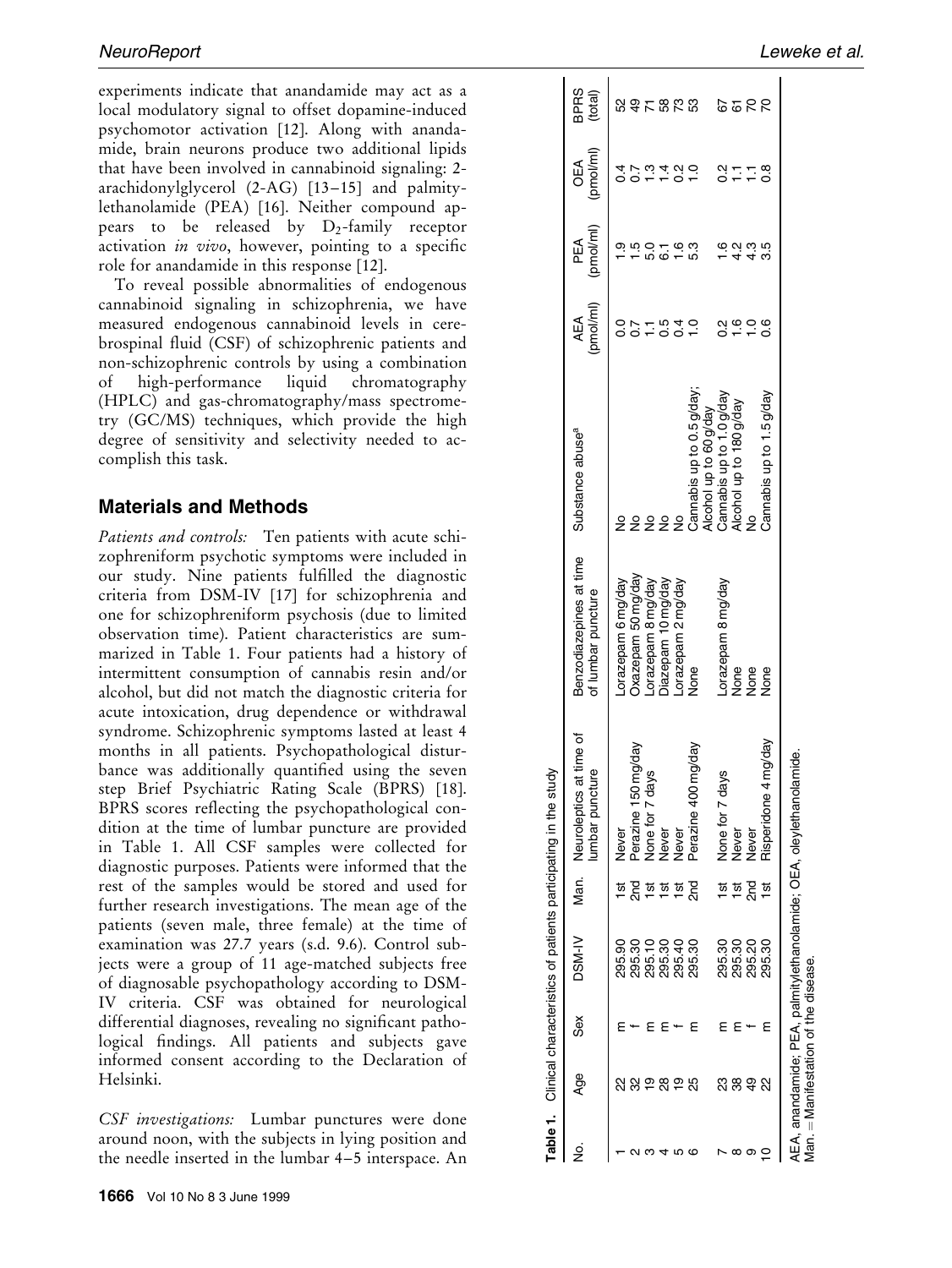<span id="page-3-0"></span>atraumatic Sprotte needle was used to collect 15-30 ml CSF. Routine CSF investigations were performed according to a recent European consent [\[19\]](#page-5-0), including total cell count, total protein, measurement of the concentrations of albumin and IgG in CSF and serum by kinetic nephelometry, and determination of oligoclonal bands by isoelectric focusing and silver staining. An extensive virological and microbiological testing of the CSF was also performed. Samples were stored at  $-80^{\circ}$ C for various lengths of time (4 years to 2 months) before analysis.

Endogenous cannabinoid analyses: [ 2H4]anandamide,  $[^{2}H_{4}]PEA$  and  $[^{2}H_{4}]$ oleylethanolamide were synthesized by the reaction of the corresponding fatty acyl chlorides with  $[^2H_4]$ ethanolamine, as described previously [\[20\]](#page-5-0).  $[^{2}H_{8}]$ -2-AG was customsynthesized at Deva Biotech (Hartboro, PA). These standards were added to CSF samples (1.2 nmol in 15 ml) to improve recovery and allow for quantitative measurements. The CSF samples were divided into three aliquots of 5 ml, subjected to acetone precipitation of proteins and centrifuged for 10 min at room temperature (800  $\times$  g). The supernatants were collected and their volumes reduced under a stream of  $N_2$ . Lipids were extracted with chloroform/methanol (2:1, vol/vol). Chloroform phases were evaporated to dryness, reconstituted in chloroform  $(150 \,\mu\text{I})$  and fractionated by normal-phase HPLC [\[20\]](#page-5-0). Analytes of interest were collected in glass reaction vessels, brought to dryness and converted to trimethylsilylethers by treatment with BSTFA (30 min at room temperature). Details on the isotope dilution GC/MS methods are provided elsewhere [\[20\]](#page-5-0). Concentrations of analytes in CSF samples are expressed as pmol/ml and were calculated by averaging three separate determinations for each 5 ml sample. Statistical significance was determined by Student's t-test. Sample storage did not affect analysis, as no significant differences in endogenous cannabinoid concentrations were found between two groups of non-schizophrenic CSF samples kept at  $-80^{\circ}$ C for 4 years  $(n = 5)$  or 2 months  $(n = 5)$  (data not shown).

#### **Results**

CSF investigations: Normal cell counts were found for all subjects except for one schizophrenic with a marginal elevation to 6.0 cells/µl, and one control with 6.3 cells/ $\mu$ l. The CSF/serum albumin quotient, which is considered a measure of the blood-CSF barrier function, was also normal  $\left($  < 7.4), apart from one control with a slight increase to 8.6. The IgG index was always below 0.700 and no oligoclonal bands were found in either group by isoelectric focusing, indicating the absence of intrathecal IgG synthesis. Extensive virological and microbiological testing gave negative results.

Endogenous cannabinoid analyses: Figure 1A illustrates the electron-impact mass spectrum of the trimethylsilylether derivative of synthetic anandamide. The most abundant fragment observed in the high-mass range of the spectrum has a mass/charge ratio (m/z) of 404 ( $[M-15]^+$ ), corresponding to the loss of one methyl radical from the molecular ion ([M]). Analogous fragmentation patterns are seen with synthetic PEA, which yields an  $[M-15]$ <sup>+</sup> ion of m/z 356, and oleylethanolamide, which yields an  $[M-15]^+$  ion of m/z 382 (data not shown). Additional properties of these spectra are discussed elsewhere [\[21\]](#page-5-0).

We fractionated CSF samples of schizophrenic patients and non-schizophrenic controls by HPLC and analyzed them by GC/MS for the presence of  $[M-15]$ <sup>+</sup> fragments eluting at the retention times



FIG. 1. Identification of anandamide in human CSF by GC/MS. (A) Electron-impact mass spectrum of synthetic anandamide, analyzed as trimethylsilylether (TMS). The chemical structure of anandamide-TMS is also shown. (B) Selective ion monitoring tracings of a representative sample from the CSF of a schizophrenic patient. Upper panel: native anandamide (fragment of mass/charge ratio m/z 404); Lower panel: synthetic  $[^2H_4]$ anandamide (m/z 408). The arrow indicates the retention time of authentic anandamide.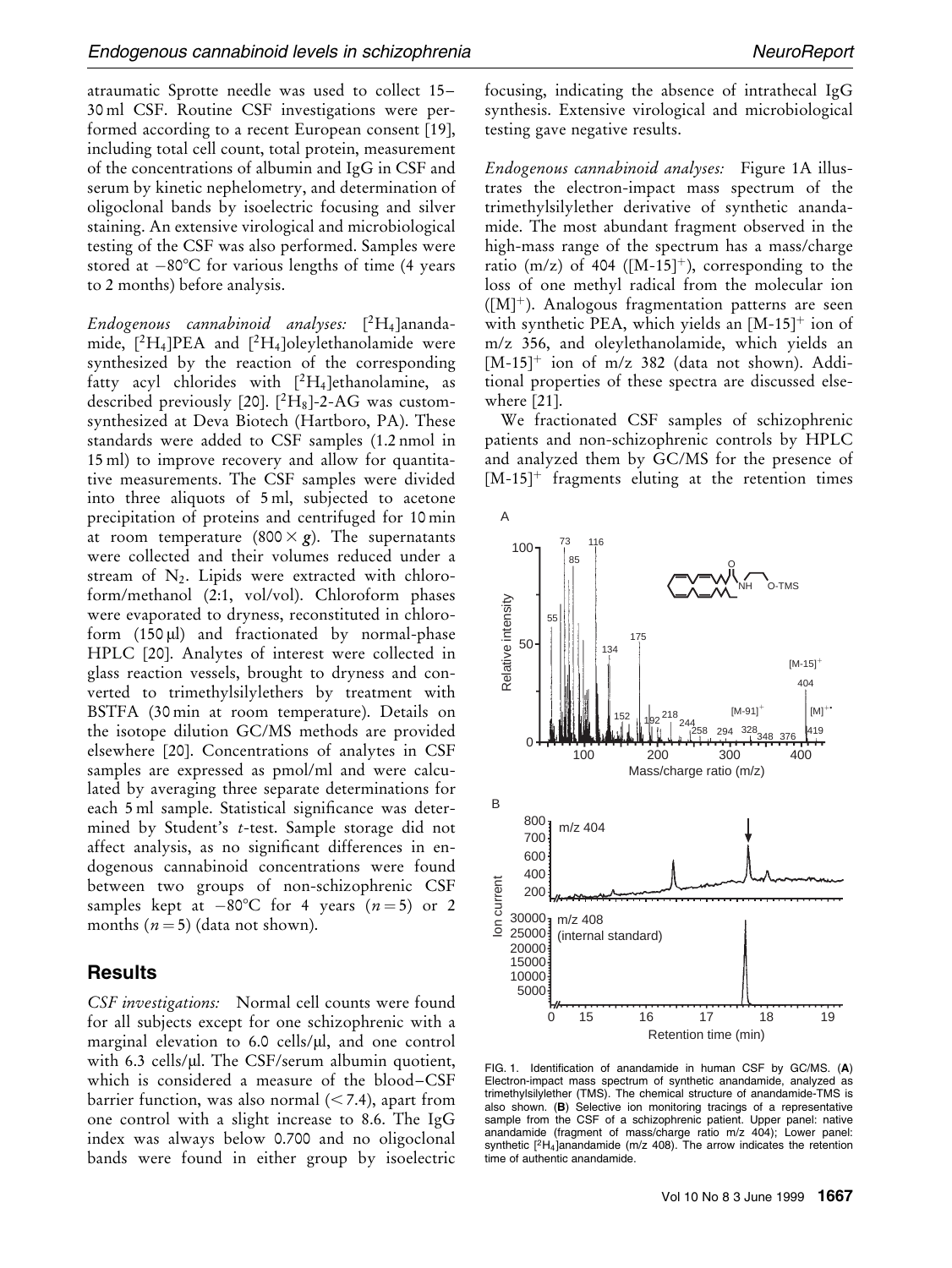expected for anandamide and other fatty acylethanolamides. As shown in Fig. [1B,](#page-3-0) an m/z 404 fragment co-eluted with authentic anandamide, while m/z 356 and m/z 382 fragments co-eluted with PEA and oleylethanolamide, respectively (data not shown). These results indicate that anandamide and other fatty acylethanolamides are present in human CSF.

We quantified these lipid compounds using an isotope dilution method [\[21\]](#page-5-0). Deuterium-containing acylethanolamide standards were included in CSF samples and both native and deuterated [M-15]<sup>+</sup> ions were monitored by GC/MS (Fig. [1B\)](#page-3-0). CSF concentrations were calculated from the native-todeuterated ion ratio by using calibration curves generated with synthetic standards. In schizophrenic patients, average anandamide and PEA levels were  $\sim$ 2-fold higher than in controls (Fig. 2A,B;  $p$  < 0.05, Student's t-test). Eleven control subjects had anandamide levels of  $0.30 \pm 0.29$  pmol/ml and PEA levels of  $1.80 \pm 0.83$  pmol/ml (mean  $\pm$  s.d.). Levels in 10 schizophrenic patients were  $0.70 \pm 0.47$  pmol/ml and  $3.50 \pm 1.73$  pmol/ml, respectively. By contrast, no difference was observed between the two groups in the levels of oleylethanolamide, an acylethanolamide that does not activate central or peripheral cannabinoid receptors (controls  $0.90 \pm 0.42$  pmol/ml; schizophrenics  $0.80 \pm 0.40$  pmol/ml; Fig. 2C). In this limited patient sample, we found no obvious correlation between endogenous cannabinoid levels and age, gender, medication or drug abuse [\(Table 1\).](#page-2-0) The limited number of schizophrenic patients examined prevented the identification of possible clusters of individuals differing in endogenous cannabinoid levels.

We also attempted to determine CSF levels of 2- AG, an endogenous cannabinoid that has been implicated in hippocampal neurotransmission [13– 15]. We monitored a diagnostic  $[M-90]$ <sup>+</sup> fragment (m/z 432) and its deuterated counterpart (m/z 440)



FIG. 2. Concentrations of anandamide (A), palmitylethanolamide (B) and oleylethanolamide (C) in CSF of schizophrenic (S) and non-schizophrenic (Cont) subjects. Bars indicate mean  $\pm$  s.d. for each group (A and  $B, p < 0.05$ ; Student's *t*-test).

produced by standard  $[^{2}H_{8}]$ -2-AG. Although the limit of detection for 2-AG (1 pmol) was similar to that for anandamide (0.4 pmol) and the recoveries of internal standard were generally satisfactory, we could not detect significant levels of the m/z 432 fragment in any of the samples analyzed (data not shown). These results are consonant with the lack of 2-AG release observed in rat striatum by microdialysis [\[12\]](#page-5-0) and suggest that 2-AG concentrations are exceedingly low in CSF of both normal and schizophrenic subjects.

#### **Discussion**

We have found that CSF concentrations of anandamide and PEA, two lipid compounds that have been implicated in different aspects of endogenous cannabinoid signaling, are markedly elevated in individuals with schizophrenia compared with controls.

Since anandamide is released in rat brain by activation of  $D_2$ -family dopamine receptors [\[12\]](#page-5-0), our findings may reflect a homeostatic adaptation of the endogenous cannabinoid system to neurotransmitter imbalances that involve dopamine. Such imbalances have been postulated to occur in schizophrenia [\[1,2,22\]](#page-5-0). Alternatively, increased anandamide concentrations in CSF may reflect a primary `hypercannabinergic' state, which may occur in schizophrenia or in a subgroup of schizophrenic syndromes [\[8,9\]](#page-5-0).

Although anandamide and PEA are produced in brain through a common biochemical mechanism [\[11\]](#page-5-0), PEA does not bind to CB1 cannabinoid receptors [\[10\]](#page-5-0) and it is not released in vivo by neural activity or  $D_2$ -receptor occupation [\[12\]](#page-5-0). Pharmacological evidence indicates, however, that PEA may reduce excitotoxicity in cerebellum and activate CB2-like receptors in peripheral tissues [\[23\].](#page-5-0) Our findings, showing elevated PEA levels in schizophrenia, emphasize the need to investigate further the biochemical and pharmacological properties of this putative signaling molecule.

There are several limitations and possible confounders in our study. First, like other phospholipid metabolites, anandamide and other acylethanolamides accumulate post mortem in the central nervous system [\[24\]](#page-5-0). Although this phenomenon may confuse quantitative analyses in autopsy tissues, it is unlikely to account for the differences observed in CSF of schizophrenic and control subjects. In agreement with this conclusion, we found that the levels of 2-AG and oleylethanolamide, which are also increased following ischemia [\[24,25\],](#page-5-0) are not changed in schizophrenia. Second, after release from neurons, anandamide is rapidly inactivated by highaffinity uptake and enzymatic hydrolysis  $[11,26-28]$ .